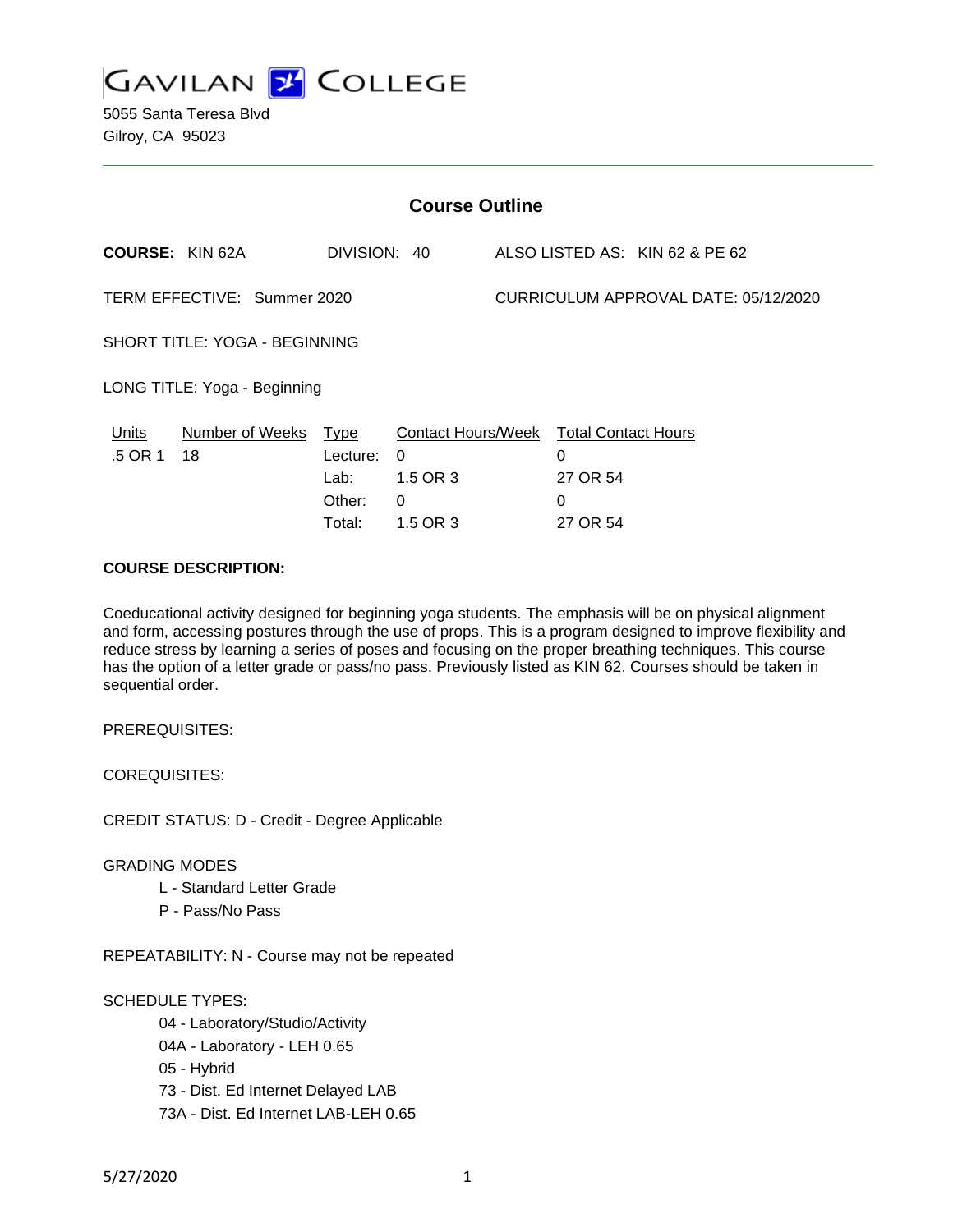## **STUDENT LEARNING OUTCOMES:**

1. Perform a series of basic yoga poses (asanas) which demonstrate correct physical alignment and form while utilizing beginning yoga breathing techniques (pranayama).

Measure of assessment: demonstration

Year assessed, or planned year of assessment: 2017

Semester: Fall

2. Describe the benefits of yoga as a stress reducer, including discussing the benefits of including yoga as a lifelong activity.

Measure of assessment: discussion, written exam, written self evaluation

Year assessed, or planned year of assessment: 2017

# **CONTENT, STUDENT PERFORMANCE OBJECTIVES, OUT-OF-CLASS ASSIGNMENTS**

Curriculum Approval Date: 05/12/2020

6 - 12 Hours:

Content: Course overview, including learning outcomes, course requirements, and grading. Students will be introduced to basic asanas (poses). Some of the poses which will be presented are Child's Pose, Cat Tilt, Dog Tilt, Mountain Pose, Standing Side Stretch, and Tree Pose. These basic spinal movements will include twists, forward flexion, hyperextension and lateral flexion in seated, standing, prone, supine, balancing, or inverted positions. A glossary of basic terms and principles will be presented to familiarize students with basic yoga terminology.

Student Performance Objectives: Demonstrate correct alignment in the basic poses presented in class. Discuss and utilize basic yoga terminology.

6 - 12 Hours:

Content: Review of basic asanas (poses). Students will be introduced to the use of props to modify movement, such as straps, blocks, and bolsters. Each pose will be performed individually and in isolation with the emphasis on physical alignment and form, accessing postures through the use of props. Beginning yoga breathing techniques (pranayama) will be introduced, such as 3-part breathing (Dirga Pranayama).

Student Performance Objectives: Demonstrate a variety of basic yoga poses while utilizing props. Describe and perform beginning yoga breathing (paranayama) techniques.

6 - 12 Hours:

Content: Poses moving through the various body planes (sagittal, coronal, and transverse) will be included, as will basic poses to open the hips, spine, and shoulders. This could include Standing Forward Fold, Cobra, Downward Dog, Plank, Cobbler's Pose, and Bridge. An explanation will be given regarding pose benefits and the benefits of yoga as a stress reducer. A midterm covering pose identification, correct alignment, the benefits of yoga and yoga terminology may be given.

Student Performance Objectives: Explain the benefits of yoga. Demonstrate correct alignment in basic poses such as Standing Forward Fold, Cobra, Downward Dog, Plank, Cobbler's Pose, and Bridge.

7.5 - 15 Hours:

Content: Students will continue to build upon their skills. Improvement in their physical alignment and form for each pose will be

emphasized, as well as their yoga breathing techniques. Review for final, including practicing correct pose alignment and breath work. Students will be asked to complete a written personal reflection of their experience in the class. Points to include are personal and physical growth and change, body awareness, and stress reduction.

Student Performance Objectives: Demonstrate a variety of poses which show improvement in their physical alignment and form as well as their yoga breathing techniques.

2 Hours:

Final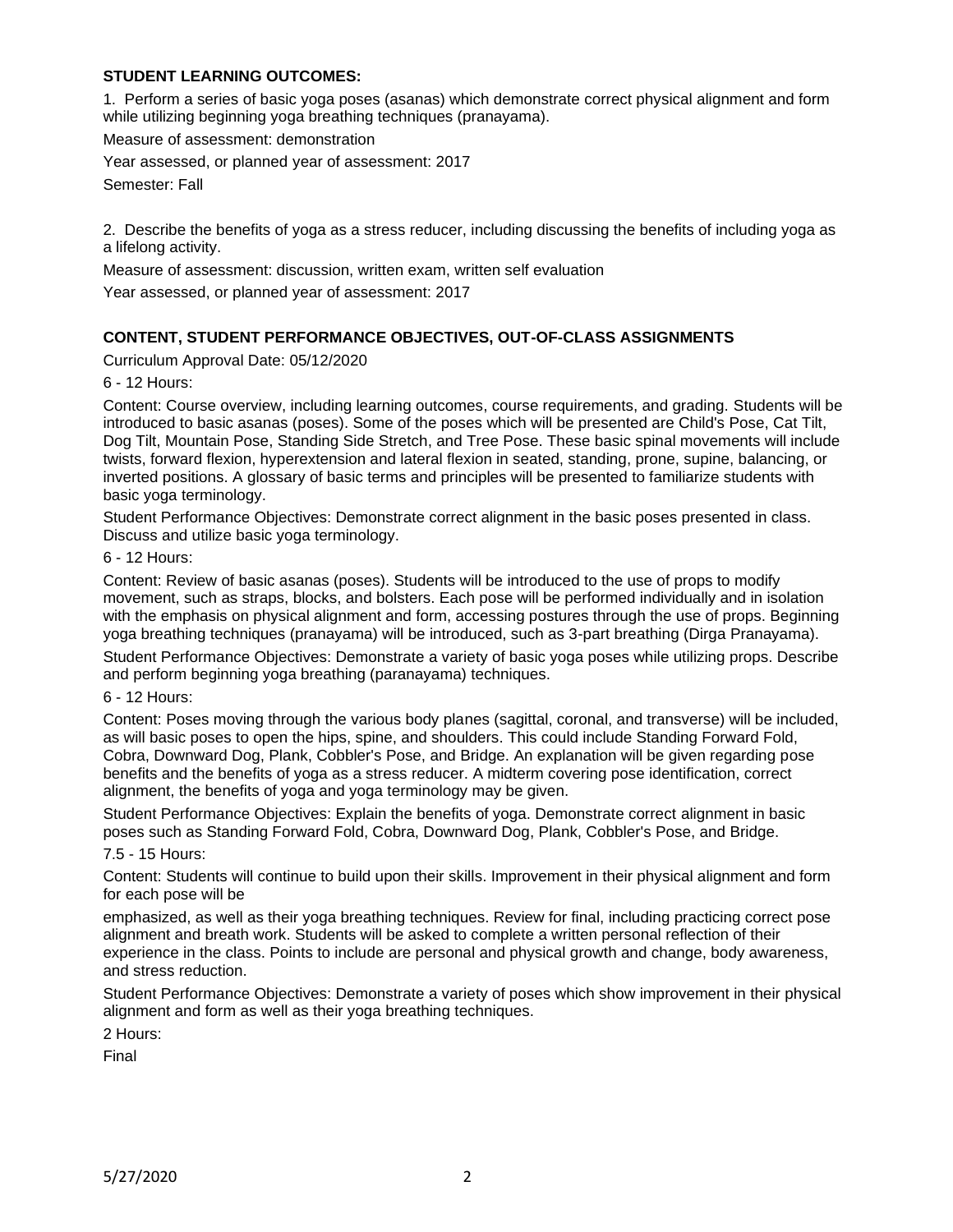## **METHODS OF INSTRUCTION:**

Demonstration, Discussion, Guided Practice

### **METHODS OF EVALUATION:**

Writing assignments Percent of total grade: 10.00 % 10% - 20% Journal, written self-assessment Skill demonstrations Percent of total grade: 40.00 % 30% - 60% Demonstration exams Objective examinations Percent of total grade: 10.00 % 0% - 10% Multiple Choice; True/False; Matching Items; Completion Other methods of evaluation Percent of total grade: 40.00 % 10% - 40% Requires student participation.

### **REPRESENTATIVE TEXTBOOKS:**

Recommended Representative Textbooks No textbook required. Handouts will be provided as needed.